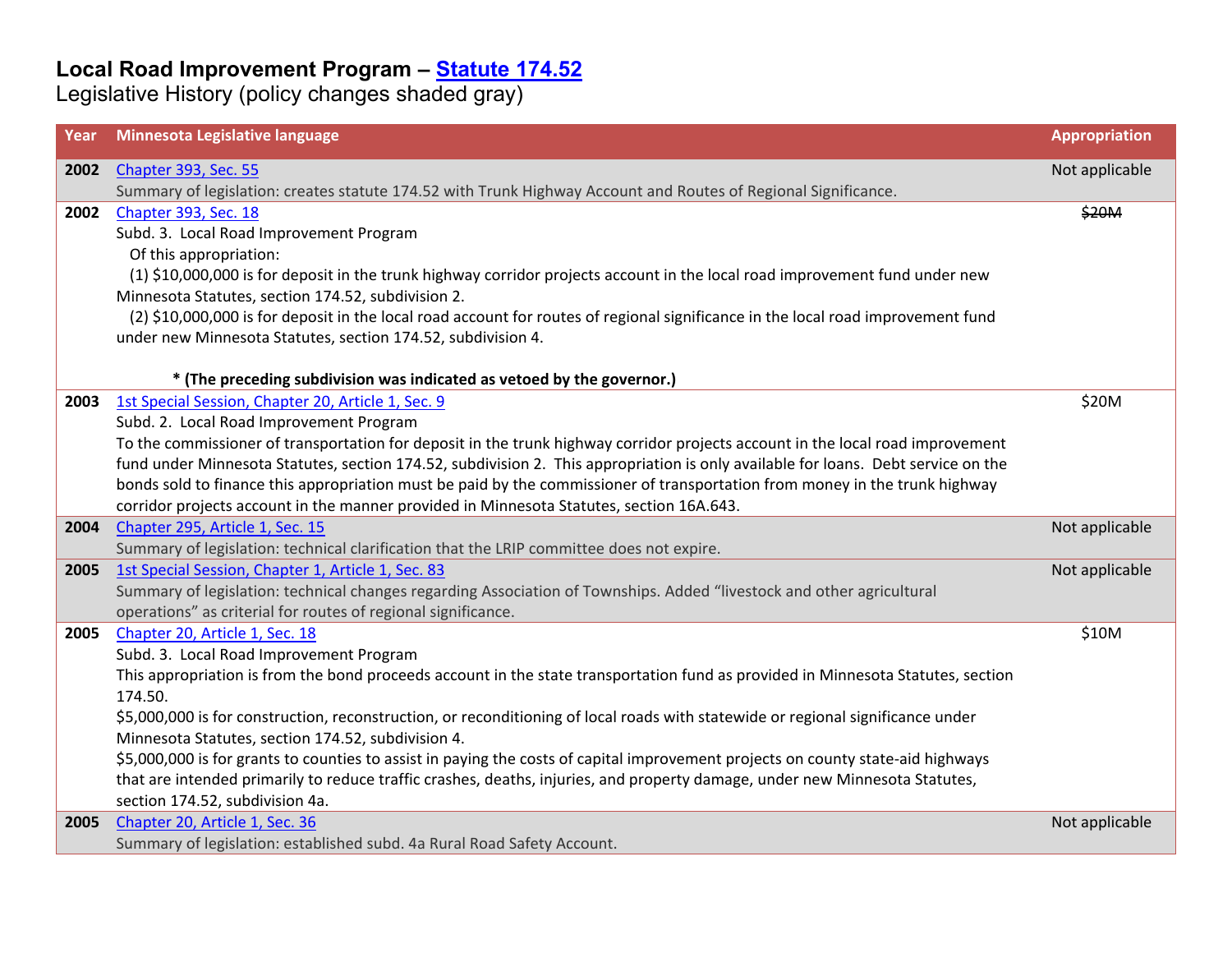| Year | Minnesota Legislative language                                                                                                     | <b>Appropriation</b> |
|------|------------------------------------------------------------------------------------------------------------------------------------|----------------------|
| 2006 | Chapter 258, Sec. 16                                                                                                               | \$16M                |
|      | Subd. 3. Local Road Improvement Program                                                                                            |                      |
|      | This appropriation is from the bond proceeds account in the state transportation fund as provided in Minnesota Statutes,           |                      |
|      | section 174.50.                                                                                                                    |                      |
|      | \$7,650,000 is for construction and reconstruction of local roads with statewide or regional significance under Minnesota          |                      |
|      | Statutes, section 174.52, subdivision 4. Of this amount, \$500,000 is for county state-aid highway 46 between Interstate 35        |                      |
|      | and Interstate 90 in Freeborn County.                                                                                              |                      |
|      | \$7,650,000 is for grants to counties to assist in paying the costs of capital improvement projects on county state-aid            |                      |
|      | highways under Minnesota Statutes, section 174.52, subdivision 4a, but not to the county of Anoka, Carver, Chisago,                |                      |
|      | Dakota, Hennepin, Ramsey, Scott, or Washington.                                                                                    |                      |
|      | \$700,000 is for a grant to the city of Staples in Todd County to predesign, design, and construct a highway overpass over         |                      |
|      | U.S. Highway 10 and the Burlington Northern Santa Fe Railroad tracks in Staples.                                                   |                      |
| 2008 | Chapter 152, Article 2, Sec. 3                                                                                                     | \$10M                |
|      | Subd. 9. Local Road Improvement Program                                                                                            |                      |
|      | This appropriation is from the bond proceeds account in the state transportation fund as provided in Minnesota Statutes, section   |                      |
|      | 174.50, for grants to counties to assist in paying the costs of rural road safety capital improvement projects on county state-aid |                      |
|      | highways under Minnesota Statutes, section 174.52, subdivision 4a.                                                                 |                      |
| 2011 | 1st Special Session, Chapter 12, Sec. 13                                                                                           | \$10M                |
|      | Subd. 3. Local Road Improvement Fund Grants                                                                                        |                      |
|      | From the bond proceeds account in the state transportation fund as provided in Minnesota Statutes, section 174.50, for             |                      |
|      | construction and reconstruction of local roads with statewide or regional significance under Minnesota Statutes, section 174.52,   |                      |
|      | subdivision 4, or for grants to counties to assist in paying the costs of rural road safety capital improvement projects on county |                      |
|      | state-aid highways under Minnesota Statutes, section 174.52, subdivision 4a.                                                       |                      |
| 2012 | <b>Chapter 293, Sec. 16</b>                                                                                                        | \$10M                |
|      | Subd. 3. Local Road Improvement Fund Grants                                                                                        |                      |
|      | From the bond proceeds account in the state transportation fund as provided in Minnesota Statutes, section 174.50, for             |                      |
|      | construction and reconstruction of local roads with statewide or regional significance under Minnesota Statutes, section 174.52,   |                      |
|      | subdivision 4, or for grants to counties to assist in paying the costs of rural road safety capital improvement projects on county |                      |
|      | state-aid highways under Minnesota Statutes, section 174.52, subdivision 4a.                                                       |                      |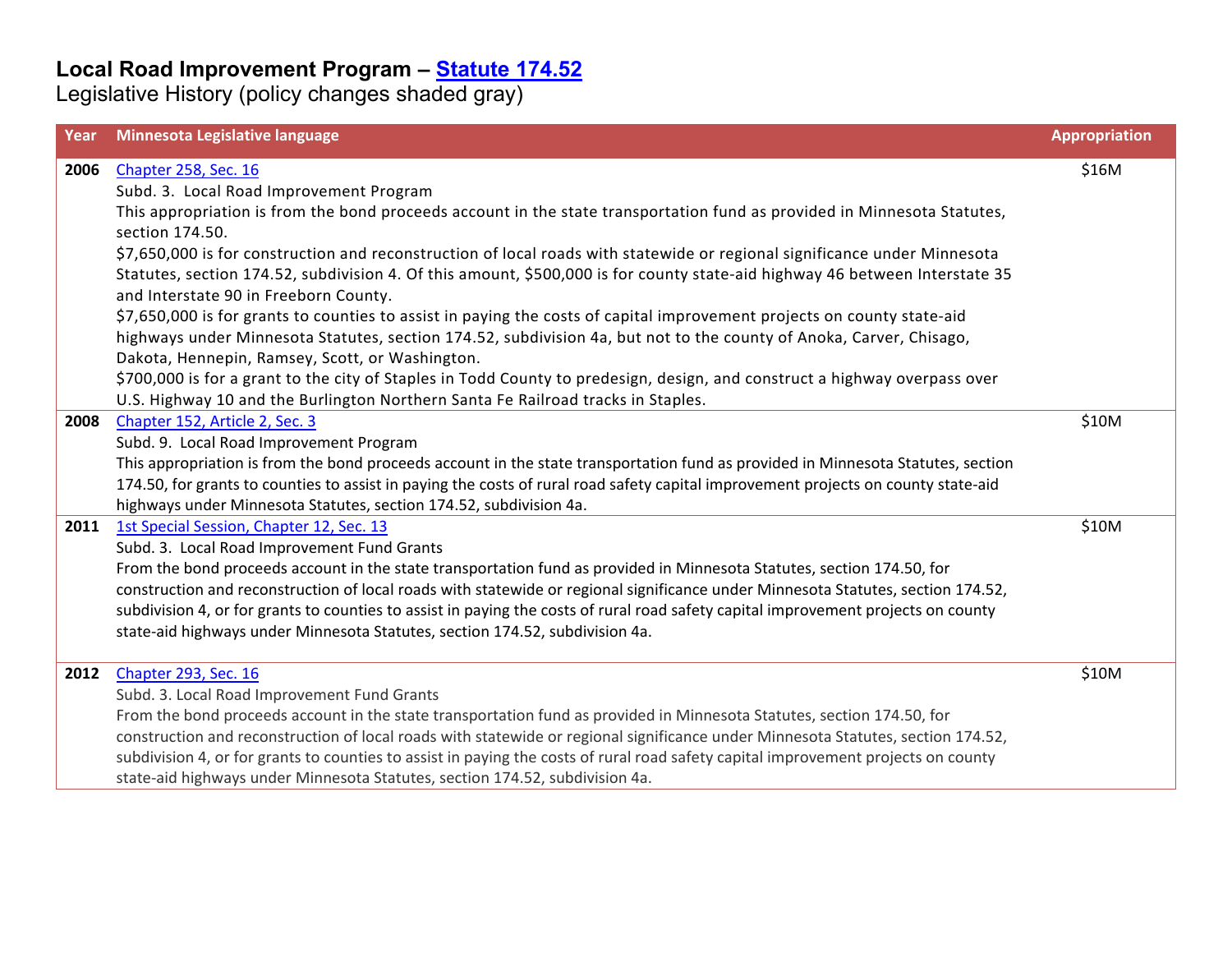| Year | Minnesota Legislative language                                                                                                      | <b>Appropriation</b> |
|------|-------------------------------------------------------------------------------------------------------------------------------------|----------------------|
| 2014 | Chapter 294, Article 1, Sec. 16 (bonds)                                                                                             | \$24.356M            |
|      | Subd. 3. Local Road Improvement Fund Grants                                                                                         |                      |
|      | (a) For construction and reconstruction of local roads with statewide or regional significance under Minnesota Statutes, section    |                      |
|      | 174.52, subdivision 4, or for grants to counties to assist in paying the costs of rural road safety capital improvement projects on |                      |
|      | county state-aid highways under Minnesota Statutes, section 174.52, subdivision 4a.                                                 |                      |
|      | (b) This appropriation includes funding for the following projects:                                                                 |                      |
|      | (1) a grant to Anoka County for the U.S. Highway 10 and County State-Aid Highway 83 (Armstrong Boulevard) project; and              |                      |
|      | (2) a grant to the city of Richfield for the 77th Street underpass project.                                                         |                      |
| 2014 | Chapter 295, Sec. 7 (general fund)                                                                                                  | \$30M                |
|      | Subd. 3. Local Road Improvement Fund Grants                                                                                         |                      |
|      | (a) For construction and reconstruction of local roads with statewide or regional significance under Minnesota Statutes, section    |                      |
|      | 174.52, subdivision 4, or for grants to counties to assist in paying the costs of rural road safety capital improvement projects on |                      |
|      | county state-aid highways under Minnesota Statutes, section 174.52, subdivision 4a.                                                 |                      |
|      | (b) This appropriation includes funding for a grant to Ramsey County for the road improvements related to the Twin Cities Army      |                      |
|      | Ammunition Plant redevelopment project.                                                                                             |                      |
|      | (c) Of this appropriation, \$250,000 is for a grant to Pine Lake Township in Otter Tail County for improvements to Nitche Lake Road |                      |
|      | between County Road 8 and County Road 53 in Pine Lake Township.                                                                     |                      |
| 2014 | <b>Chapter 295, Sec. 16</b>                                                                                                         | Not applicable       |
|      | Summary of legislation: technical changes related to the LRIP advisory committee.                                                   |                      |
| 2014 | Chapter 286, Article 8, Sec. 24                                                                                                     | Not applicable       |
|      | Summary of legislation: deleted language about LRIP committee not expiring.                                                         |                      |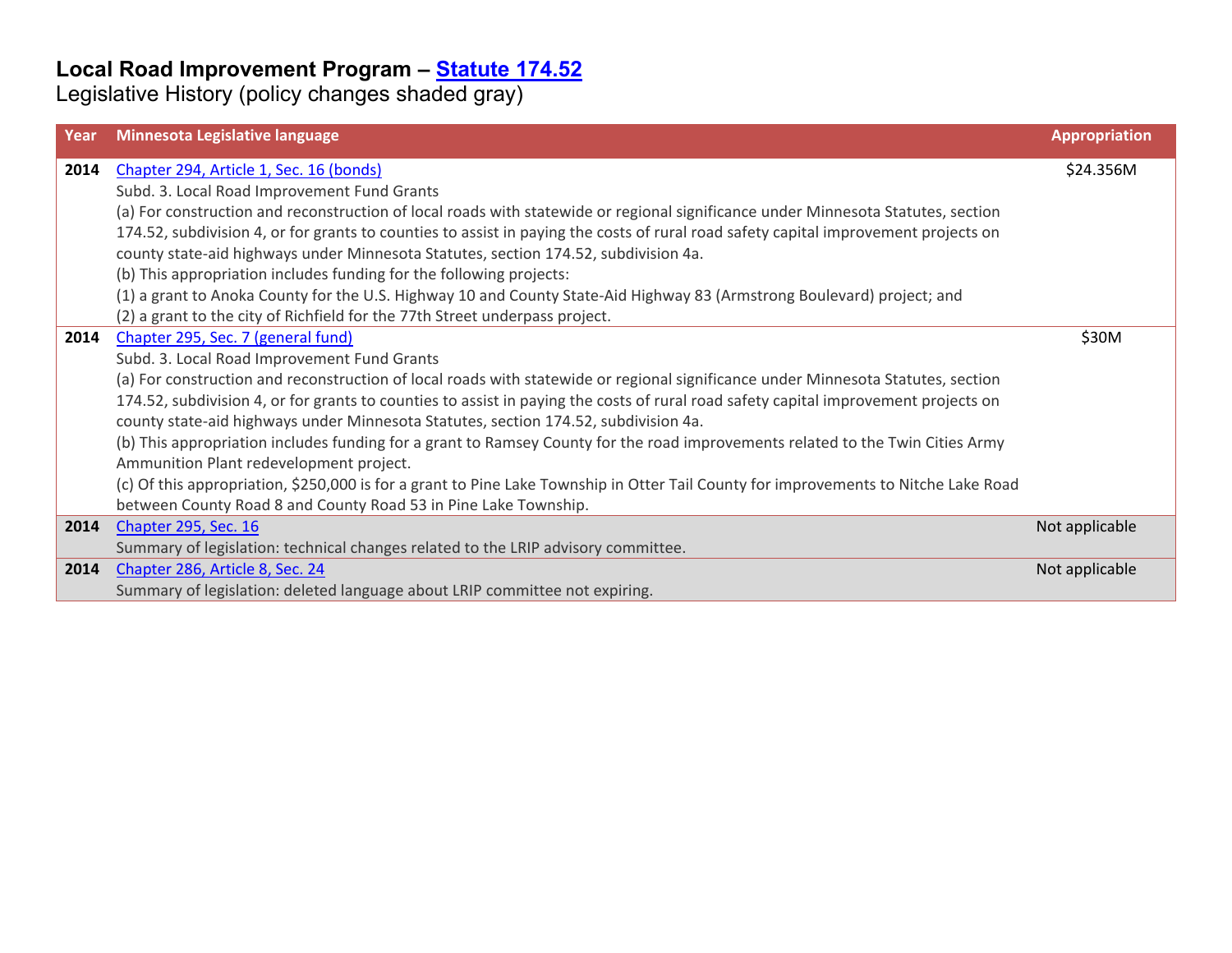| Year | Minnesota Legislative language                                                                                                                                                                                                                                      | <b>Appropriation</b>               |
|------|---------------------------------------------------------------------------------------------------------------------------------------------------------------------------------------------------------------------------------------------------------------------|------------------------------------|
| 2015 | 1st Special Session, Chapter 5, Article 1, Sec. 10                                                                                                                                                                                                                  | \$4.29M regular                    |
|      | Subd. 3. Local Road Improvement Fund Grants                                                                                                                                                                                                                         | \$9.32M earmark                    |
|      | (a) From the bond proceeds account in the state transportation fund as provided in Minnesota Statutes, section 174.50, for                                                                                                                                          |                                    |
|      | construction and reconstruction of local roads with statewide or regional significance under Minnesota Statutes, section 174.52,                                                                                                                                    |                                    |
|      | subdivision 4, or for grants to counties to assist in paying the costs of rural road safety capital improvement projects on county                                                                                                                                  |                                    |
|      | state-aid highways under Minnesota Statutes, section 174.52, subdivision 4a.                                                                                                                                                                                        |                                    |
|      | (b) This appropriation includes \$850,000 for a grant to the city of Sandstone for predesign, design, engineering, and construction                                                                                                                                 |                                    |
|      | of a road extending south off of marked Trunk Highway 23 across from Lundorff Drive to the airport area, and including a bridge                                                                                                                                     |                                    |
|      | over Skunk Creek in Sandstone, in order to facilitate repurposing of an area of the airport into a business park. This appropriation                                                                                                                                |                                    |
|      | is not available until the commissioner of management and budget determines that sufficient resources to complete the project                                                                                                                                       |                                    |
|      | are committed to it from other sources, including any funds made available from the commissioner of transportation.                                                                                                                                                 |                                    |
|      | (c) This appropriation includes \$3,770,000 for a grant to Kandiyohi County for construction and reconstruction of local roads to                                                                                                                                   |                                    |
|      | facilitate the construction of highway-rail grade separations at U.S. Highway 12 and Minnesota Highway 40 as part of the Willmar                                                                                                                                    |                                    |
|      | Wye project.                                                                                                                                                                                                                                                        |                                    |
|      | Subd. 5. Plymouth - Highway-Rail Grade Separations                                                                                                                                                                                                                  |                                    |
|      | \$4,700,000 for a grant to the city of Plymouth, to construct a highway-rail grade separation of the Canadian Pacific railroad                                                                                                                                      |                                    |
|      | crossing and Vicksburg Lane, associated retaining wall, and grading of the embankments, all in the city of Plymouth. This                                                                                                                                           |                                    |
|      | appropriation is not available until the commissioner of management and budget determines that an amount sufficient to                                                                                                                                              |                                    |
|      | complete the project is committed from non-state sources.                                                                                                                                                                                                           |                                    |
| 2017 | 1st Special Session, Chapter 8, Article 1, Sec. 15                                                                                                                                                                                                                  | \$25.3M regular                    |
|      | Subd. 3. Local Road Improvement Fund Grants                                                                                                                                                                                                                         | \$90.6M earmark                    |
|      | (a) From the bond proceeds account in the state transportation fund as provided in Minnesota Statutes, section 174.50, for trunk                                                                                                                                    |                                    |
|      | highway corridor projects under Minnesota Statutes, section 174.52, subdivision 2, for construction and reconstruction of local                                                                                                                                     |                                    |
|      | roads with statewide or regional significance under Minnesota Statutes, section 174.52, subdivision 4, or for grants to counties to                                                                                                                                 |                                    |
|      | assist in paying the costs of rural road safety capital improvement projects on county state-aid highways under Minnesota                                                                                                                                           |                                    |
|      | Statutes, section 174.52, subdivision 4a.                                                                                                                                                                                                                           |                                    |
| 2018 | Regular Session, Chapter 214, Article 1, Sec. 16 and Article 3, Secs. 7 and 8<br>Subd. 2. Local Road Improvement Fund Grants                                                                                                                                        | \$35.0M regular<br>\$75.4M earmark |
|      |                                                                                                                                                                                                                                                                     |                                    |
|      | (a) From the bond proceeds account in the state transportation fund as provided in Minnesota Statutes, section 174.50, for trunk<br>highway corridor projects under Minnesota Statutes, section 174.52, subdivision 2, for construction and reconstruction of local |                                    |
|      | roads with statewide or regional significance under Minnesota Statutes, section 174.52, subdivision 4, or for grants to counties to                                                                                                                                 |                                    |
|      | assist in paying the costs of rural road safety capital improvement projects on county state-aid highways under Minnesota                                                                                                                                           |                                    |
|      | Statutes, section 174.52, subdivision 4a.                                                                                                                                                                                                                           |                                    |
|      |                                                                                                                                                                                                                                                                     |                                    |